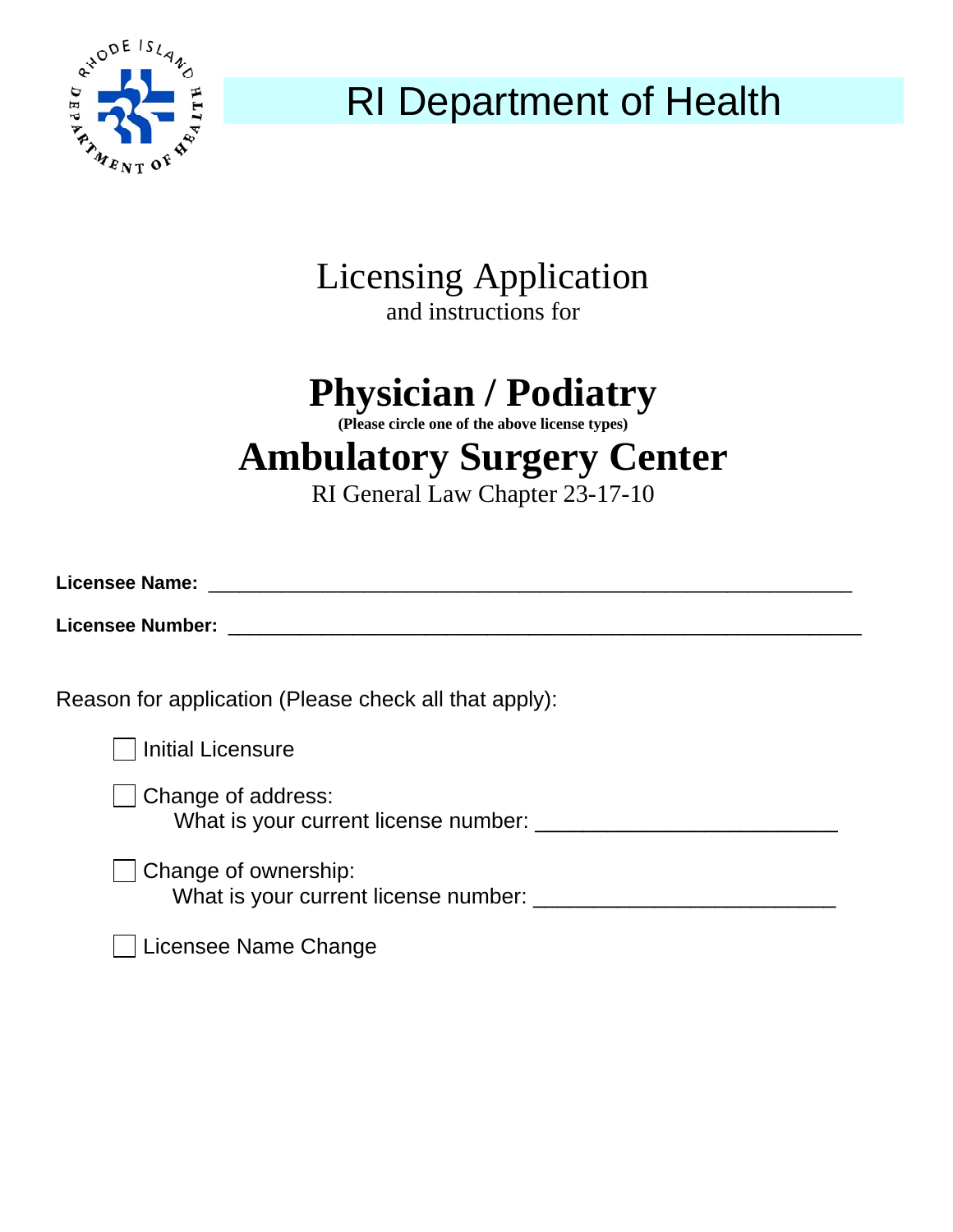

**State of Rhode Island and Providence Plantations** 

Department of Health

## INSTRUCTIONS

- Please answer all questions. Indicate any changes to current or missing information. Do not leave blanks. Incomplete forms will be returned to you and your license/permit will not be renewed. Please use a ballpoint pen.
- The fee for this application is \$500.00
- Make your check/money order payable to "General Treasurer, State of Rhode Island". Do not send cash.
- Sign the completed application, return it with the required fee and mail to

 Rhode Island Department of Health Facilities Regulation 3 Capitol Hill, Room 306 Providence, RI 02908-5097.

- If you have any questions concerning this application, call the office of **Facilities Regulations** at (401) 222-2566.
- Licensure application materials are public records as mandated by Rhode Island law and may be made available to the public, unless otherwise prohibited by State or Federal law.

**You must attach a current printed list of all direct and indirect owners whether individual partnership, limited partnership, limited liability company, or corporation with percent of ownership. If a corporation, this list must also include all officers, directors and other persons of any subsidiary corporation owning stock.** 

Accreditation: Please note that within 24 months of initial licensure, the provider is required to attain appropriate certification from an accreditation agency.

**Attachments:** If you have been requested to submit attachment(s) with this application, please label and staple each separate attachment and securely affix any and all attachments to this application.

**Postage:** The amount of postage required for mail delivery will vary depending upon the total weight of your attachment(s) and application. Please be careful to include the appropriate postage necessary to mail your completed application.

#### **Please review the information below from your last renewal and make changes as appropriate:**

| <b>Medical Director</b><br>Information:                                                        |                |
|------------------------------------------------------------------------------------------------|----------------|
| Please provide the name of<br>the Medical Director for this<br>facility.                       | Name           |
| <b>NOTE: This section must</b><br>be completed as a<br>requirement of your<br>license renewal. | License Number |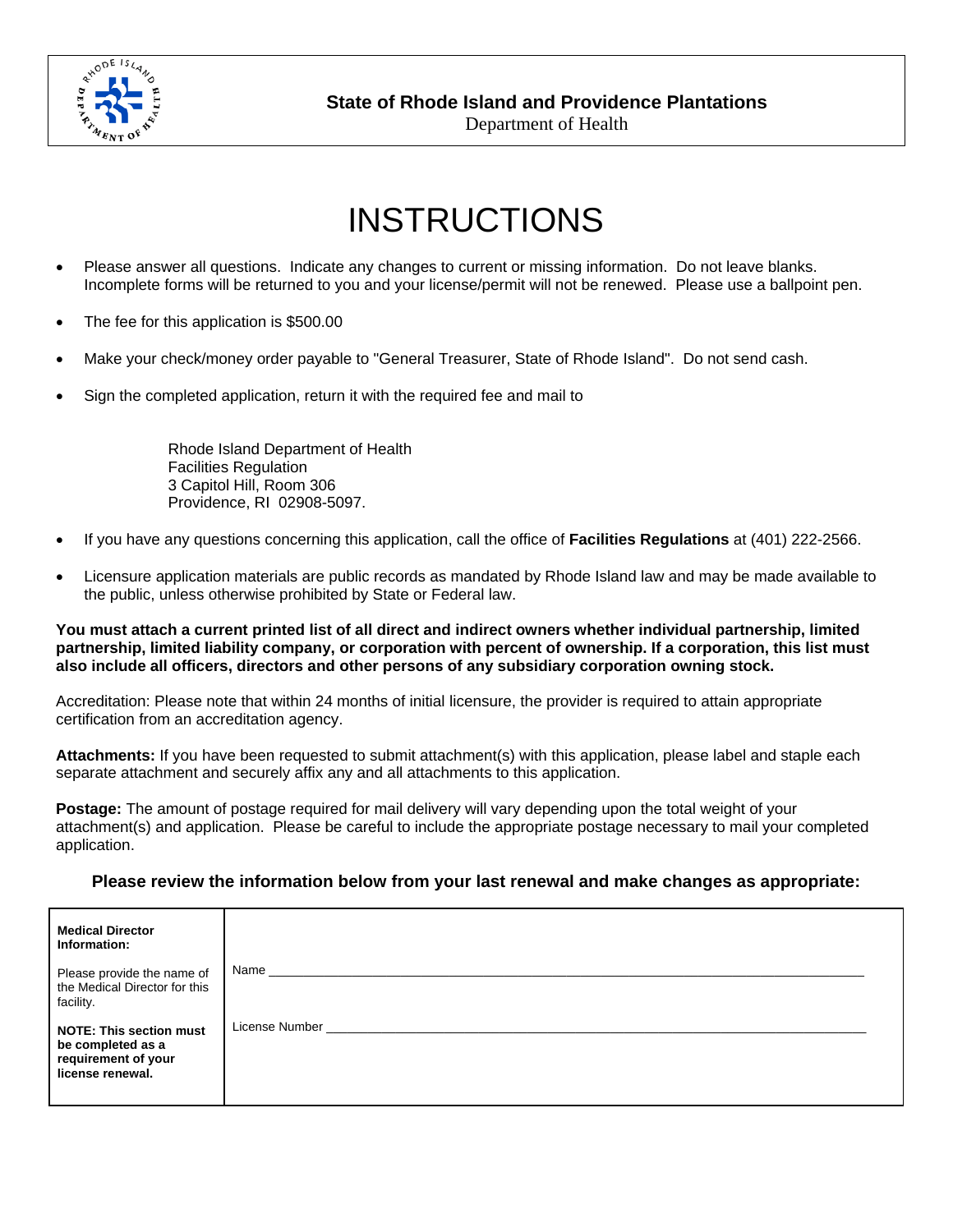| $4^{4^{0^{0^{18}}}}$ = $4^{4}$<br>$E_{NT}$ O                                                                                                             | <b>State of Rhode Island and Providence Plantations</b><br>Department of Health                                                                                                                                                      |
|----------------------------------------------------------------------------------------------------------------------------------------------------------|--------------------------------------------------------------------------------------------------------------------------------------------------------------------------------------------------------------------------------------|
| Licensee Name:                                                                                                                                           |                                                                                                                                                                                                                                      |
| Please provide the name of<br>the licensee (as known to<br>the public) for which you are<br>applying for licensure.                                      |                                                                                                                                                                                                                                      |
| <b>Contact Person:</b>                                                                                                                                   |                                                                                                                                                                                                                                      |
| Please provide the name<br>and telephone number of a<br>person we can contact.                                                                           | Phone Number (Changel Communication of the Communication of the Communication of the Communication of the Communication of the Communication of the Communication of the Communication of the Communication of the Communicati       |
| <b>Licensee Mailing</b>                                                                                                                                  |                                                                                                                                                                                                                                      |
| Information:                                                                                                                                             |                                                                                                                                                                                                                                      |
| Please provide the mailing<br>information for all                                                                                                        |                                                                                                                                                                                                                                      |
| communication regarding<br>this license.                                                                                                                 |                                                                                                                                                                                                                                      |
| (Not published on                                                                                                                                        |                                                                                                                                                                                                                                      |
| <b>HEALTH</b> website).                                                                                                                                  |                                                                                                                                                                                                                                      |
|                                                                                                                                                          |                                                                                                                                                                                                                                      |
|                                                                                                                                                          |                                                                                                                                                                                                                                      |
| <b>Licensee Location</b>                                                                                                                                 |                                                                                                                                                                                                                                      |
| Information:                                                                                                                                             |                                                                                                                                                                                                                                      |
| Please provide the location<br>information for this license.                                                                                             |                                                                                                                                                                                                                                      |
| (Published on HEALTH                                                                                                                                     |                                                                                                                                                                                                                                      |
| website).                                                                                                                                                |                                                                                                                                                                                                                                      |
|                                                                                                                                                          |                                                                                                                                                                                                                                      |
|                                                                                                                                                          |                                                                                                                                                                                                                                      |
|                                                                                                                                                          | <b>Email Address Community of the Community of the Community of the Community of the Community of the Community of the Community of the Community of the Community of the Community of the Community of the Community of the Com</b> |
| <b>Ownership Type:</b>                                                                                                                                   | Corporation<br>Limited Liability Company                                                                                                                                                                                             |
| Please check ONE                                                                                                                                         | Sole Proprietorship<br><b>Governmental Entity</b>                                                                                                                                                                                    |
|                                                                                                                                                          | Partnership<br><b>Limited Partnership</b>                                                                                                                                                                                            |
|                                                                                                                                                          | Partner                                                                                                                                                                                                                              |
| <b>Ownership Information:</b>                                                                                                                            |                                                                                                                                                                                                                                      |
| Please provide ownership                                                                                                                                 | Name ————————————————————                                                                                                                                                                                                            |
| information for the Sole<br>Proprietorship, Partnership,<br>Limited Partnership,<br>Corporation, Limited Liability<br>Company or Governmental<br>Entity. | <b>DBA</b><br><u> 1989 - Johann John Stone, markin film fan it ferfing fan it ferfing fan it ferfing fan it ferfing fan it ferfi</u>                                                                                                 |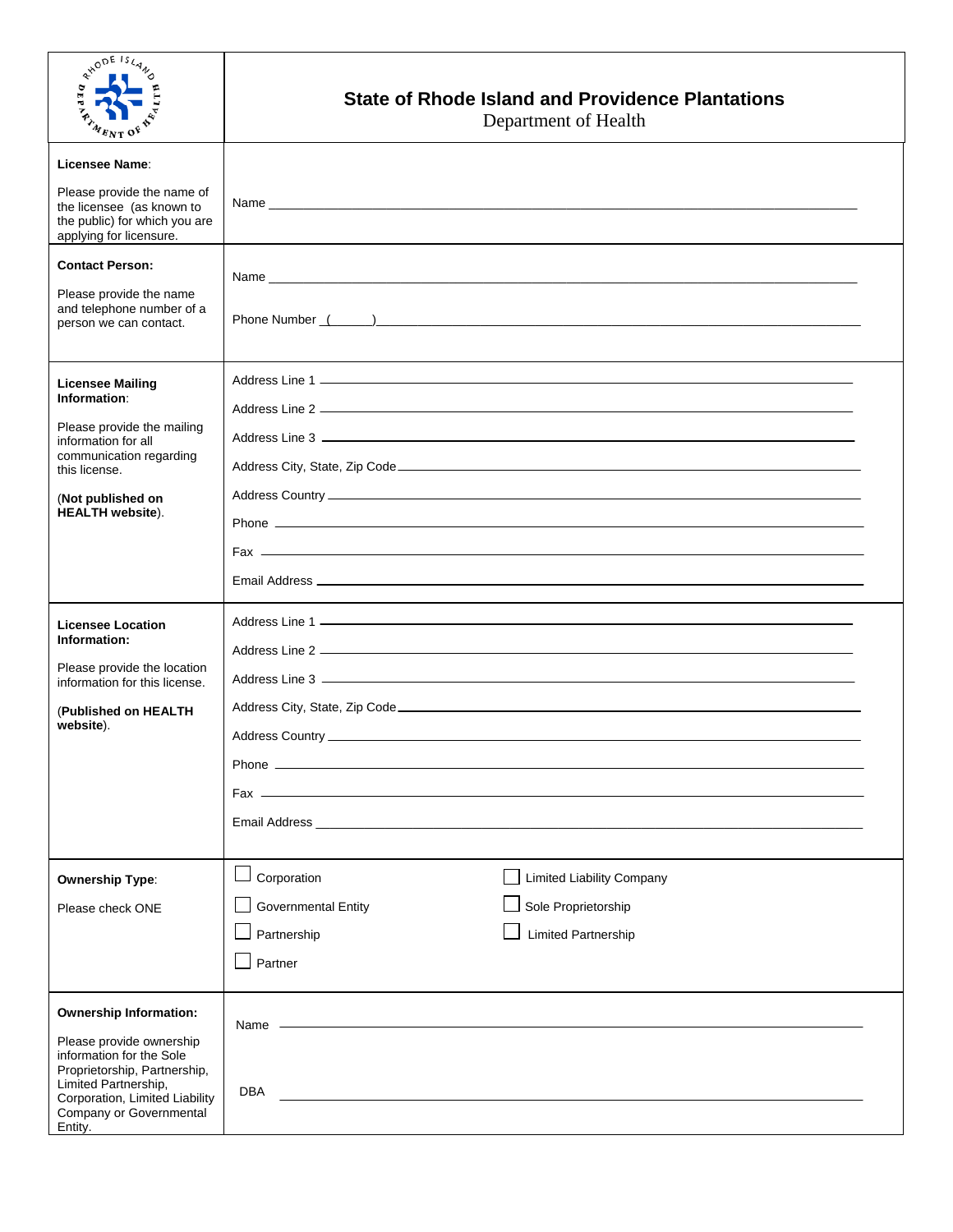| $e^{x^{10^{D^E}}/4}$<br>$\overline{a}$<br>$\tau_{k_{\rm NT}}$                                                                                                                                                                                 | <b>State of Rhode Island and Providence Plantations</b><br>Department of Health                                                                                                                          |
|-----------------------------------------------------------------------------------------------------------------------------------------------------------------------------------------------------------------------------------------------|----------------------------------------------------------------------------------------------------------------------------------------------------------------------------------------------------------|
| <b>Ownership Address</b><br>Information:<br>Please provide the address<br>and telephone number(s) of<br>the Sole Proprietorship,<br>Partnership, Limited<br>Partnership, Corporation,<br>Limited Liability Company or<br>Governmental Entity. | Email Address                                                                                                                                                                                            |
| <b>Parent Organization,</b><br><b>Group Affiliation:</b><br>Please complete this section<br>if there is any parent<br>organization, group<br>affiliation or other entity that<br>is on the top of the<br>Facility/agency control              | Address Line 3 and 2012 and 2012 and 2012 and 2012 and 2012 and 2012 and 2012 and 2012 and 2012 and 2012 and 20                                                                                          |
| <b>Land/Building Info:</b><br>If the owner of the land and<br>building is other than the<br>operator of this<br>agency/facility, please<br>complete the following:                                                                            | Address City, State, Zip code<br>Phone                                                                                                                                                                   |
| <b>Number of Operating</b><br>Rooms:<br>(Please write the number of<br>operating rooms in your<br>facility)                                                                                                                                   | Number of Operating Rooms:<br>Number of Recovery Beds:                                                                                                                                                   |
| <b>Number of Recovery</b><br>Beds:<br>(Please write the number of<br>recovery beds in your<br>facility)                                                                                                                                       |                                                                                                                                                                                                          |
| <b>Services Provided:</b><br>Please check which<br>services are provided by<br>your employees or through<br>written agreement with<br>others.                                                                                                 | Non-Surgical:<br>Surgical:<br>Radiology<br>Orthopedic<br><b>Nursing Services</b><br>Plastic<br>Anesthesia<br>Urology<br>Ear, Nose and Throat<br><b>Conscious Sedation</b><br>Ophthalmology<br>Laboratory |